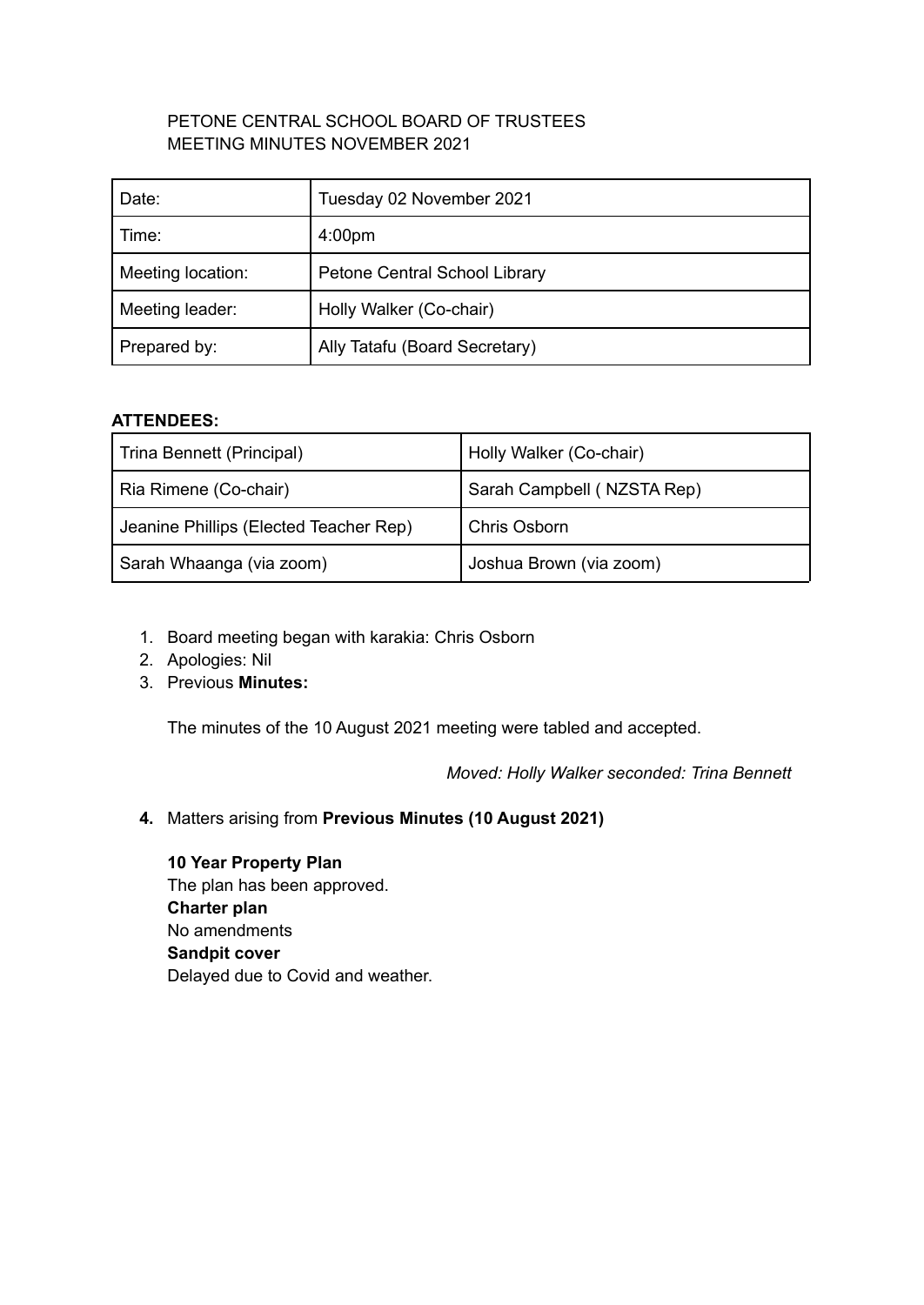# **5. Principals Report**

**5A.** The Principal report was tabled and accepted.

- TAKA Trust all brand new bikes to the school to the value of \$3000 and will schedule to arrive late November. Delays were due to Covid. Further updates on truck and container fees to be discussed.
- Trina provided an update on the school lunch programme. One option for 2022 is to join an iwi-led scheme, which could also provide an opportunity for the school to strengthen links with mana whenua. Trina will investigate and provide a further update at the next meeting.

*Moved: Holly Walker Seconded: Chris Osborn*

### **6. The Financial Report**

The Financial report was tabled and accepted.

**7. Strategic Discussion**

Strategic Report was tabled and accepted.

### **7A. PTA**

Chris shared a report on PTA activities and plans.

- Progress on playgrounds is slowly coming along. Received four quotes from different companies and two of them are favourable
- Film fundraiser is currently on hold due to Covid restrictions
- No working bee due to Covid but can allow two people to assist with compost
- Raise money to provide shading for the playground.

**Action:** Chris will continue to work with members of the PTA on fundraising options for upgrading the playground,and report on progress at the next meeting.

*All approved*

*7B Motion:* At 4:40pm Holly moved that the public be excluded from the remainder of the agenda item about Covid-19

This resolution was made in accordance with s(48(1)(a) of the Local Government Official Information and Meeting Act 1987. The particular reason for excluding the public from this part of the meeting is protected by s9(2)(a) of the official Information Act 1982:

*To protect the privacy of a natural person (in this case, in relation to an employment matter).*

*Motion:* Holly also moved that Ally Tatafu be permitted to remain at this meeting after the public had been excluded, in her role as Board Secretary, to record minutes of the in-committee agenda item.

*Moved:Holly Walker/ Seconded:Ria Rimene*

The Board moved out of committee at 5:40pm

*All approved*